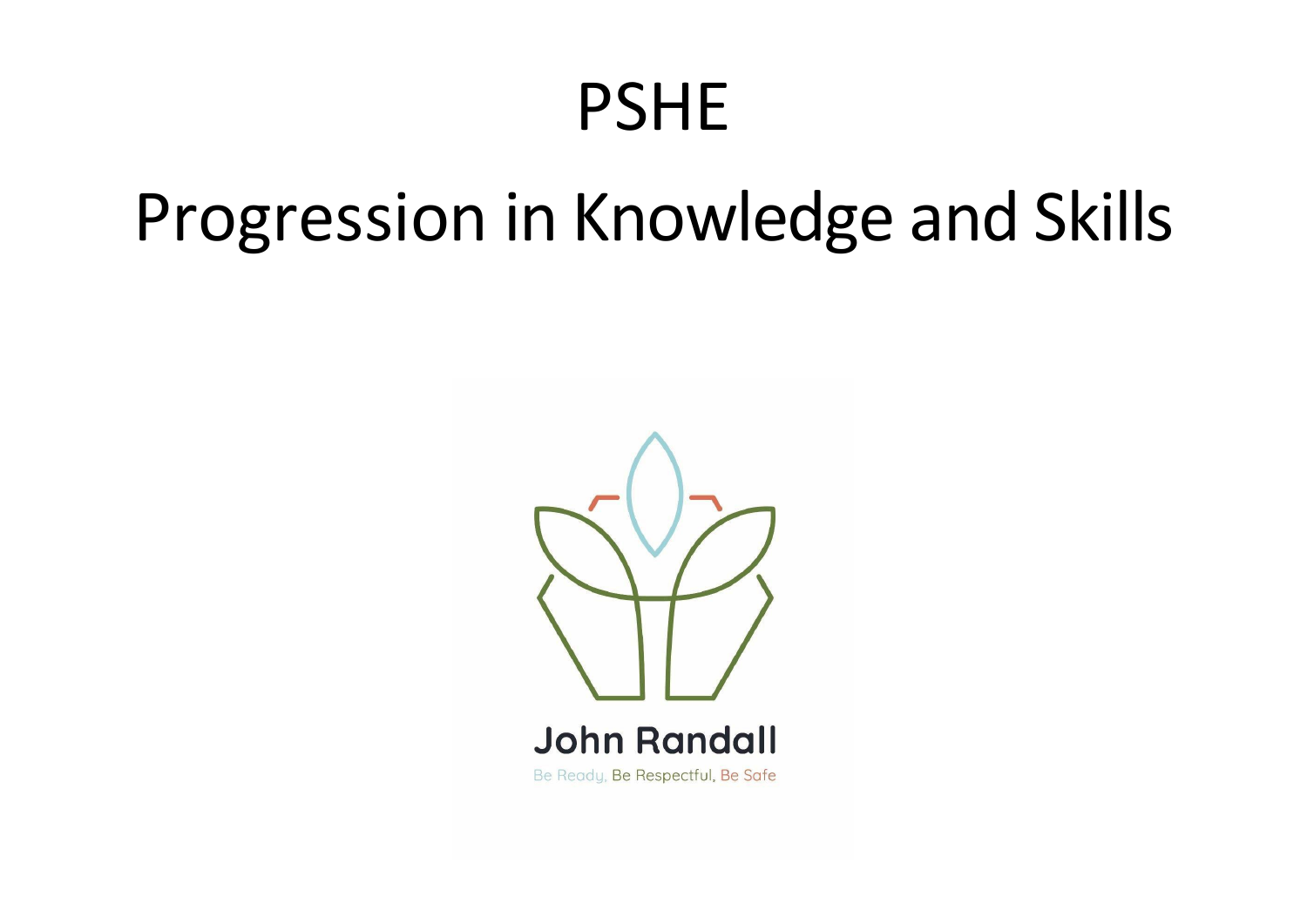### **John Randall Primary School and Nursery**

### **Progression of Knowledge and Skills ~ PSHE Jigsaw The Mindful Approach**

| Lesson Structure   | Skills developed                               |
|--------------------|------------------------------------------------|
| Connect us         | Maximise social skills                         |
|                    | Engender positive relationships                |
|                    | Enhance collaborative learning                 |
| Calm me            | Calm the mind                                  |
|                    | Relax the body                                 |
|                    | Quieten their emotions                         |
|                    | Reflection                                     |
|                    | Spiritual development                          |
| Open my Mind       | <b>Brain filtering</b>                         |
|                    |                                                |
| Tell Me or Show Me | Introduce new information, concepts and skills |
|                    |                                                |
| Let Me Learn       | Manipulate                                     |
|                    | Use                                            |
|                    | Play                                           |
| Help Me Reflect    | Reflect                                        |
|                    | Process                                        |
|                    | Evaluate                                       |
|                    | Consolidate                                    |
|                    | Apply                                          |
| Closure            | Praising                                       |
|                    | Positive attitude                              |
|                    | Achievement                                    |
|                    | Summarise                                      |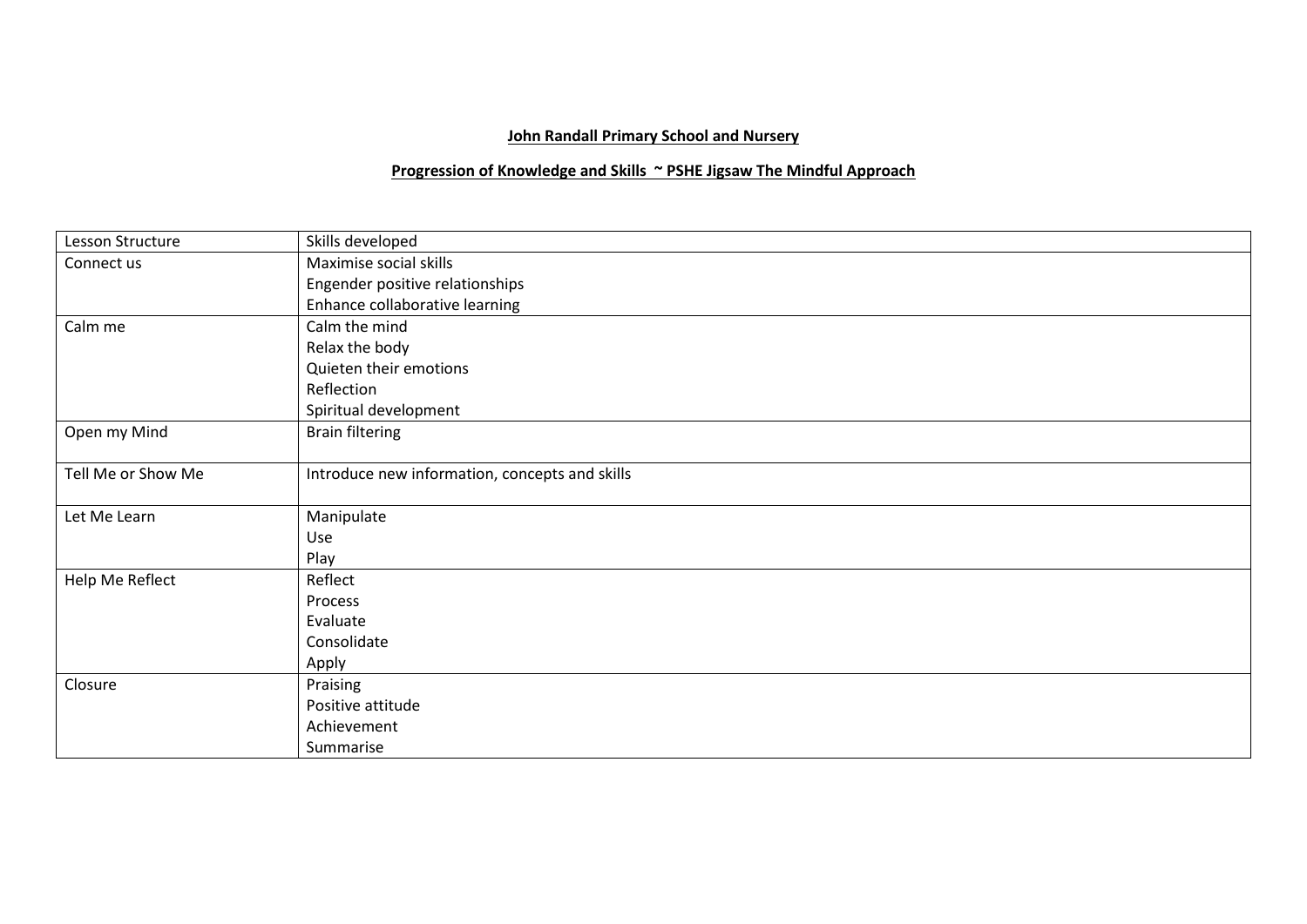#### **PSHE Emotional literacy and social skills Safeguarding**

SMSC (Spiritual, Moral, Social, Cultural) development Every lesson contributes to at least one of these aspects of children's development. This is mapped on each Piece and balanced across each year group.

|                    | <b>EYFS</b>                                                       | Year 1               | Year 2              | Year 3                | Year 4                    | Year 5                       | Year 6                              |
|--------------------|-------------------------------------------------------------------|----------------------|---------------------|-----------------------|---------------------------|------------------------------|-------------------------------------|
| <b>Being Me in</b> | I understand how it feels to belong                               | I understand my      | I can recognise the | I understand my       | I understand how          | I understand how             | I understand how                    |
| My World           | and                                                               | rights and           | choices I have and  | actions affect others | democracy and having a    | democracy and having a       | democracy and                       |
|                    | that we are similar and different                                 | responsibilities     | understand the      | and try to see from   | voice benefits the school | voice benefits the school    | having                              |
|                    |                                                                   | within our school    | consequences        | their points of view  | community                 | community and know how       | a voice benefits                    |
|                    | I can start to recognise and manage                               | ethos                |                     |                       |                           | to participate in this       | the school                          |
|                    | my                                                                |                      | I am choosing to    | I am choosing to      | I understand why our      |                              | community, local                    |
|                    | feelings                                                          | I understand my      | follow the school   | follow the school     | school community          | I understand why our         | area and globally                   |
|                    |                                                                   | choices in following | ethos               | ethos in all aspects  | benefits from a school    | school community benefits    |                                     |
|                    | I can express my ideas and feelings                               | the school ethos     |                     | of school life        | ethos and begin to can    | from a school ethos and      | I understand why                    |
|                    | about my experiences using full                                   |                      |                     |                       | help others to follow it  | can help others to follow it | our school                          |
|                    | sentences, including use of past,                                 |                      |                     |                       |                           |                              | community                           |
|                    | present and future tenses and                                     |                      |                     |                       |                           |                              | benefits from a<br>school ethos and |
|                    | making use of conjunctions, with<br>modelling and support from my |                      |                     |                       |                           |                              | how                                 |
|                    | teacher.                                                          |                      |                     |                       |                           |                              | I can help others to                |
|                    |                                                                   |                      |                     |                       |                           |                              | follow it by                        |
|                    | I enjoy working with others to make                               |                      |                     |                       |                           |                              | modelling                           |
|                    | school                                                            |                      |                     |                       |                           |                              | it myself                           |
|                    | a good place to be                                                |                      |                     |                       |                           |                              |                                     |
|                    |                                                                   |                      |                     |                       |                           |                              |                                     |
|                    | I understand why it is good to be                                 |                      |                     |                       |                           |                              |                                     |
|                    | kind and                                                          |                      |                     |                       |                           |                              |                                     |
|                    | use gentle hands                                                  |                      |                     |                       |                           |                              |                                     |
|                    |                                                                   |                      |                     |                       |                           |                              |                                     |
|                    | I am starting to understand                                       |                      |                     |                       |                           |                              |                                     |
|                    | children's                                                        |                      |                     |                       |                           |                              |                                     |
|                    | rights and this means we should all                               |                      |                     |                       |                           |                              |                                     |
|                    | be                                                                |                      |                     |                       |                           |                              |                                     |
|                    | allowed to learn and play                                         |                      |                     |                       |                           |                              |                                     |
|                    |                                                                   |                      |                     |                       |                           |                              |                                     |
|                    | I am learning what being responsible                              |                      |                     |                       |                           |                              |                                     |
|                    | Means                                                             |                      |                     |                       |                           |                              |                                     |
|                    |                                                                   |                      |                     |                       |                           |                              |                                     |
|                    |                                                                   |                      |                     |                       |                           |                              |                                     |
|                    |                                                                   |                      |                     |                       |                           |                              |                                     |
|                    |                                                                   |                      |                     |                       |                           |                              |                                     |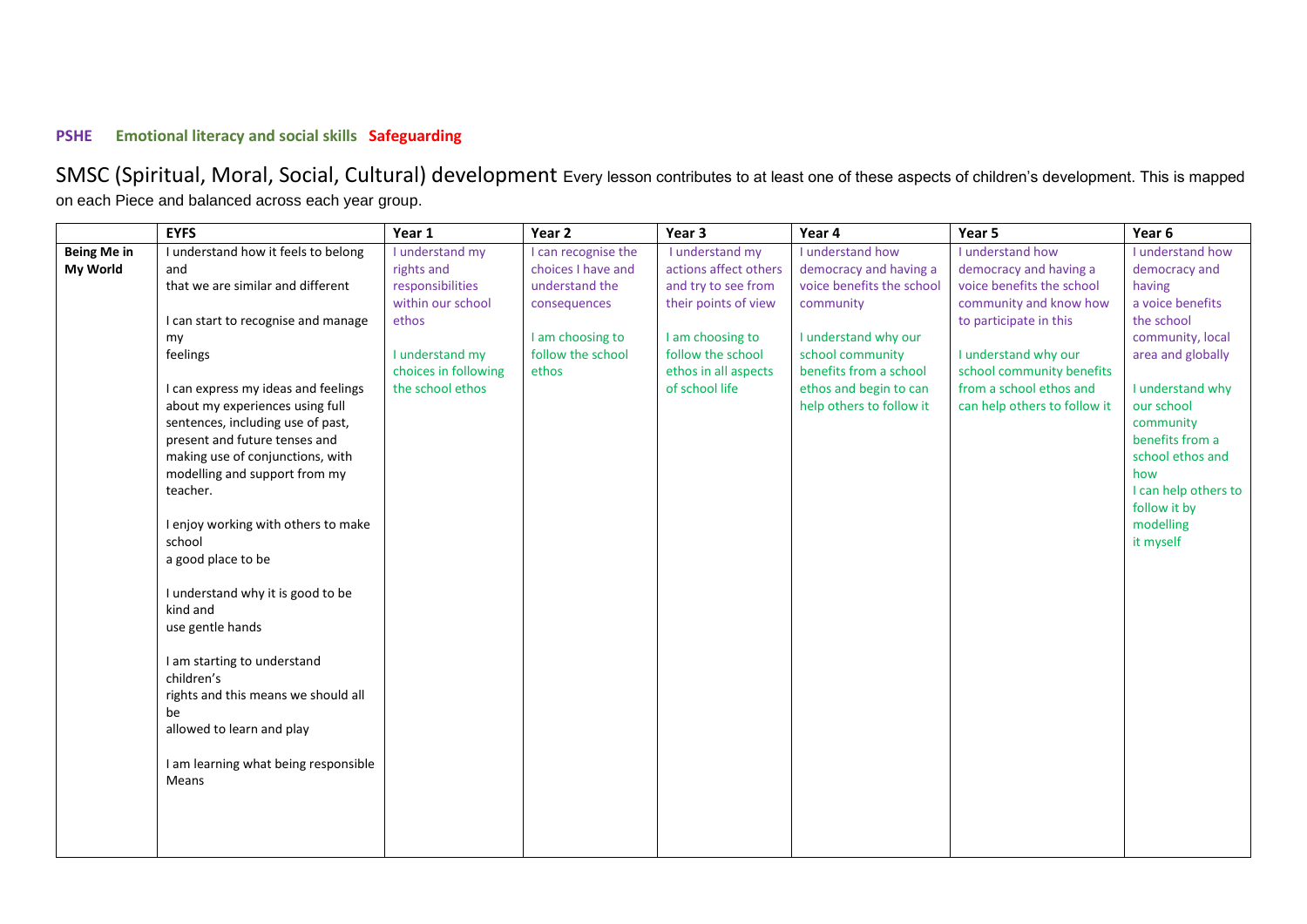| <b>Celebrating</b> | I can identify something I am good at and<br>understand everyone is good at different | I can tell you<br>some ways I am   | I can identify<br>some ways in         | I can tell you<br>about a time when        | I can tell you a<br>time when my              | I can explain<br>the differences          | I can explain ways<br>in which difference |
|--------------------|---------------------------------------------------------------------------------------|------------------------------------|----------------------------------------|--------------------------------------------|-----------------------------------------------|-------------------------------------------|-------------------------------------------|
| <b>Difference</b>  | things                                                                                | different from my                  | which my friend is                     | my words affected                          | first impression of                           | between direct                            | can be a source of                        |
|                    | I understand that being different makes                                               | friends                            | different from me                      | someone's                                  | someone changed                               | and indirect types                        | conflict or a cause                       |
|                    | us                                                                                    |                                    |                                        | feelings and what                          | as I got to know                              | of bullying                               | for celebration                           |
|                    | all special                                                                           | I understand these                 | I can tell you                         | the consequences                           | them                                          |                                           |                                           |
|                    | I know we are all different but the same                                              | differences make                   | why I value this                       | were                                       |                                               | I know some ways                          | and can show                              |
|                    | in                                                                                    | us all special and                 | difference about                       |                                            | I can explain                                 | to encourage                              | empathy with                              |
|                    | some ways                                                                             | unique                             | him/her                                | I can give                                 | why it is good to                             | children who                              | people in either                          |
|                    | I can tell you why I think my home is                                                 |                                    |                                        | and receive                                | accept people for                             | use bullying                              | situation                                 |
|                    | special to me                                                                         | Children learn about               | <b>Identifying that</b>                | compliments and                            | who they are                                  | behaviours to                             |                                           |
|                    | I can tell you how to be a kind friend                                                | what bullying is and               | bullying                               | know how this                              |                                               | make other                                | Children learn about                      |
|                    | I know which words to use to stand up                                                 | how it might feel to               | is sometimes about                     | feels                                      | <b>Focus</b>                                  | choices and know                          | how having a                              |
|                    | for myself when someone says or does                                                  | be bullied; they also              | difference allows                      |                                            | on more surreptitious                         | how to support                            | disability                                |
|                    | something unkind                                                                      | identify who they                  | children to understand                 | <b>Explore</b>                             | bullying and how to                           | children who are                          | could affect                              |
|                    |                                                                                       | can talk to if they are            | more and to decide                     | how sometimes                              | better understand                             | being bullied                             | someone's                                 |
|                    | Children learn how                                                                    | unhappy or being                   | not                                    | conflict                                   | bullying behaviour.                           |                                           | life.                                     |
|                    | to improve things if                                                                  | bullied.                           | to bully.                              | occurs in families and                     | For older children, it is                     | Children learn about                      | children can relate                       |
|                    | they don't like what                                                                  |                                    |                                        | how children can calm                      | timely to look at the                         | what racism is and how                    | more readily to                           |
|                    | someone says or does                                                                  | reinforce the messages             | Children are                           | themselves down and                        | intricacies of bullying and                   | their own attitudes can                   | someone who has a                         |
|                    | to them.<br>Children are given the opportunity to                                     | about tolerance,<br>difference and | empowered to know<br>what is right and | use solution<br>techniques                 | how sometimes<br>it can be difficult to spot. | affect how they treat<br>others.          | disability and what<br>that may mean for  |
|                    | practise the phrase, 'Please don't do                                                 | similarity, and how to             | wrong and to look                      | to help themselves.                        |                                               | introduce the concept of                  | them. Children are                        |
|                    | that,                                                                                 | be a                               | after                                  | Using the story, 'And                      |                                               | racism and                                | encouraged to put                         |
|                    | I don't like it'; they are also reminded                                              | better friend, and how             | themselves.                            | Tango Makes Three',                        |                                               | discrimination to children and            | themselves in                             |
|                    | that                                                                                  | to deal with bullying              |                                        | children think about a                     |                                               | they are                                  | someone                                   |
|                    | if someone says that to them, they have                                               | 1 Celebrating if it arises         | reinforces the                         | possible source of                         |                                               | invited to share their thoughts.          | else's shoes, to try to                   |
|                    | to stop whatever they are doing to cause                                              |                                    | messages about                         | family conflict and                        |                                               | Particular                                | better understand                         |
|                    | another children to say the phrase.                                                   |                                    | tolerance.                             | think of ways to help                      |                                               | emphasis is given to the words            | difference - and not                      |
|                    |                                                                                       |                                    | difference and                         | solve it. Children learn                   |                                               | that people                               | to feel fearful of                        |
|                    |                                                                                       |                                    | similarity, and how to                 | that                                       |                                               | use, often without                        | difference.                               |
|                    |                                                                                       |                                    | deal                                   | the role of witnesses                      |                                               | understanding them, and                   | Children explore                          |
|                    |                                                                                       |                                    | with bullying if it arises             | in bullying situations,                    |                                               | how they can be racist.                   | power                                     |
|                    |                                                                                       |                                    | (where to go for                       | and that sometimes                         |                                               | Children learn about                      | in different contexts                     |
|                    |                                                                                       |                                    | help, what to say and                  | a witness can hinder                       |                                               | how rumours are                           | - how sometimes                           |
|                    |                                                                                       |                                    | do in a bullying                       | rather than help.                          |                                               | spread and how namecalling                | it is needed, and                         |
|                    |                                                                                       |                                    | situation).                            | Homophobic bullying                        |                                               | can both be                               | how sometimes it is                       |
|                    |                                                                                       |                                    |                                        | is covered in these<br>lessons, as well as |                                               | bullying behaviours.                      | unwarranted and can<br>feel unsafe.       |
|                    |                                                                                       |                                    |                                        | what children can do if                    |                                               | They also learn the<br>difference between | Children learn about                      |
|                    |                                                                                       |                                    |                                        | they see bullying                          |                                               | direct and indirect                       | some of the reasons                       |
|                    |                                                                                       |                                    |                                        | taking place.                              |                                               | bullying.                                 | why people bully,                         |
|                    |                                                                                       |                                    |                                        |                                            |                                               | children to learn ways                    | using various                             |
|                    |                                                                                       |                                    |                                        |                                            |                                               | that they can be empowered                | example                                   |
|                    |                                                                                       |                                    |                                        |                                            |                                               | to help                                   | scenarios.                                |
|                    |                                                                                       |                                    |                                        |                                            |                                               | themselves, and to report                 | Children are                              |
|                    |                                                                                       |                                    |                                        |                                            |                                               | anything that                             | encouraged to                             |
|                    |                                                                                       |                                    |                                        |                                            |                                               | feels wrong to them.                      | practise and                              |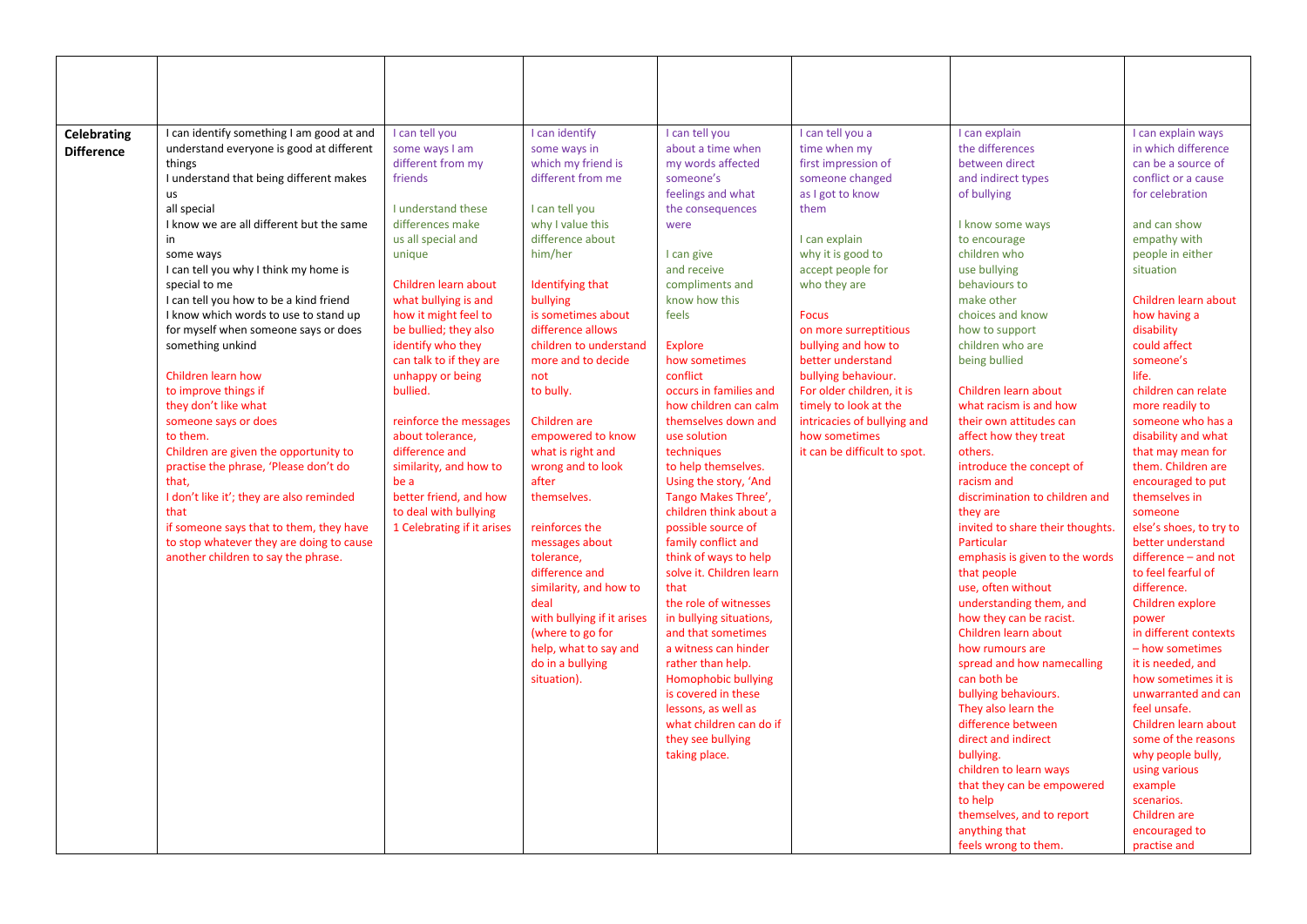|                            |                                                                                                                                                                                                                                                                                                                                                                                                                                              |                                                                                                                                                                                               |                                                                                                                                                                                         |                                                                                                                                                                                                                                                       |                                                                                                                                                                                  |                                                                                                                                                              | use a variety of<br>strategies in<br>managing<br>their feelings in<br>bullying situations-<br>and<br>how they can help<br>solve problems if<br>they<br>are part of a bullying<br>situation. |
|----------------------------|----------------------------------------------------------------------------------------------------------------------------------------------------------------------------------------------------------------------------------------------------------------------------------------------------------------------------------------------------------------------------------------------------------------------------------------------|-----------------------------------------------------------------------------------------------------------------------------------------------------------------------------------------------|-----------------------------------------------------------------------------------------------------------------------------------------------------------------------------------------|-------------------------------------------------------------------------------------------------------------------------------------------------------------------------------------------------------------------------------------------------------|----------------------------------------------------------------------------------------------------------------------------------------------------------------------------------|--------------------------------------------------------------------------------------------------------------------------------------------------------------|---------------------------------------------------------------------------------------------------------------------------------------------------------------------------------------------|
| <b>Dreams and</b><br>Goals | I understand that if I persevere I can<br>tackle<br>challenges<br>I can tell you about a time I didn't<br>give up<br>until I achieved my goal<br>I can set a goal and work towards it<br>I can use kind words to encourage<br>people<br>I understand the link between what I<br>learn<br>now and the job I might like to do<br>when I'm<br>older<br>I can say how I feel when I achieve a<br>goal<br>and know what it means to feel<br>proud | I can tell you<br>how I felt when<br>I succeeded in<br>a new challenge<br>and how I<br>celebrated it<br>I know how to<br>store the feelings<br>of success in my<br>internal treasure<br>chest | I can explain<br>some of the<br>ways I worked<br>cooperatively<br>in my group to<br>create the end<br>product<br>I can express<br>how it felt to be<br>working as part of<br>this group | I can evaluate<br>my own learning<br>process and<br>identify how it can<br>be better next time<br>I am confident<br>in sharing my<br>success with<br>others and know<br>how to store<br>my feelings of<br>success in my<br>internal treasure<br>chest | I know how to<br>make a new plan<br>and set new goals<br>even if I have<br>been disappointed<br>I know what it<br>means to be<br>resilient and to<br>have a positive<br>attitude | I can describe<br>the dreams and<br>goals of a young<br>person in a culture<br>different from<br>mine<br>and can reflect on<br>how these relate<br>to my own | I can describe<br>some ways in<br>which I can work<br>with other people<br>to help make the<br>world a better<br>place<br>I can identify why<br>I am motivated to<br>do this                |
| <b>Healthy Me</b>          | I understand that I need to exercise to keep<br>my body healthy<br>I understand how moving and resting are<br>good for my body                                                                                                                                                                                                                                                                                                               | I can tell you why<br>I think my body<br>is amazing and<br>can identify some                                                                                                                  | I can make some<br>healthy snacks<br>and explain why<br>they are good for                                                                                                               | I can identify<br>things, people and<br>places that I need<br>to keep safe from,                                                                                                                                                                      | I can recognise<br>when people are<br>putting me under<br>pressure and can                                                                                                       | I can describe<br>the different roles<br>food can play in<br>people's lives                                                                                  | I can evaluate<br>when alcohol<br>is being used                                                                                                                                             |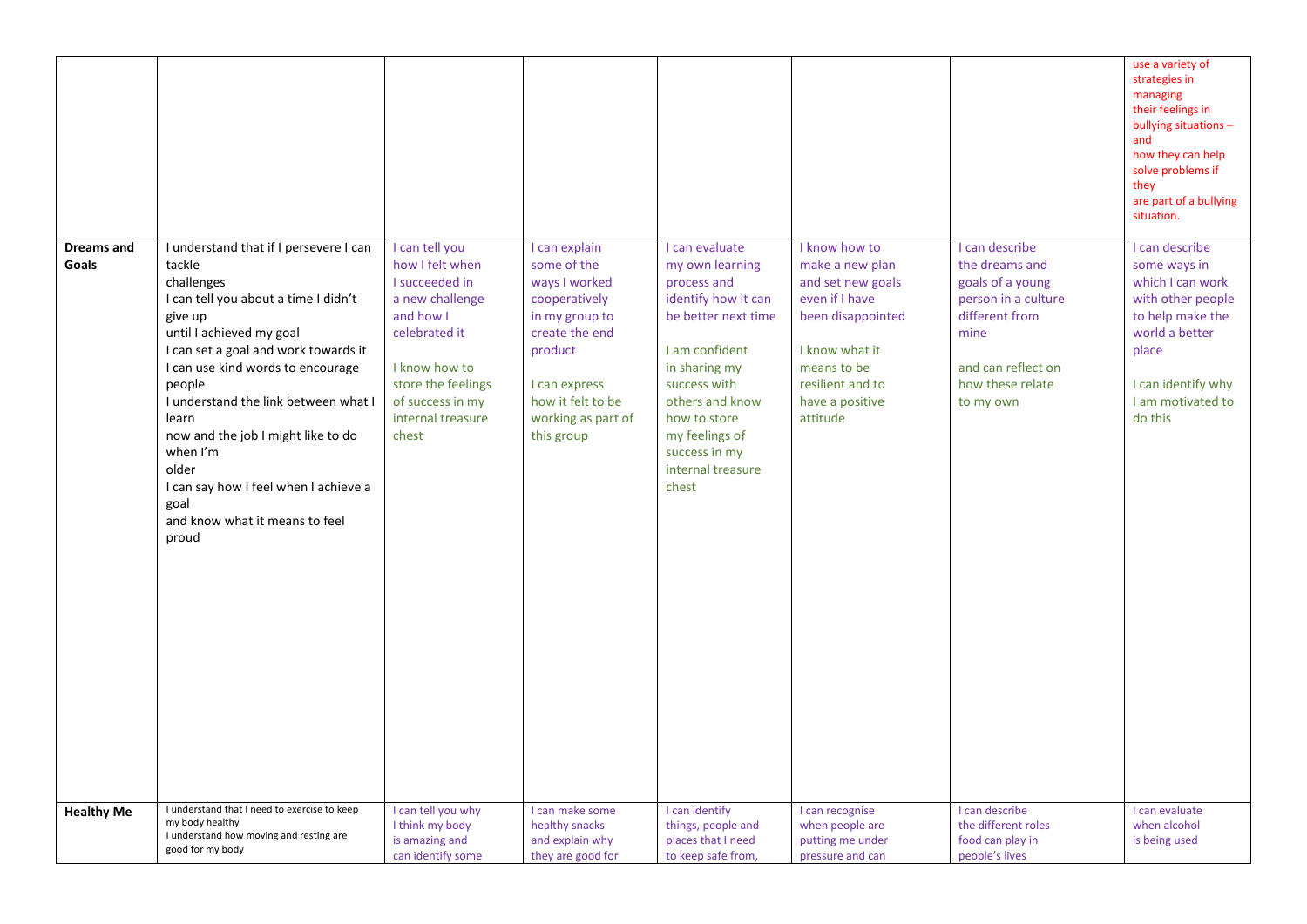|                      | I know which foods are healthy and not<br>so healthy and can make healthy eating<br>choices<br>I know how to help myself go to sleep and<br>understand why sleep is good for me<br>I can wash my hands thoroughly and<br>understand why this is important<br>especially before I eat and after I go to the<br>toilet<br>I know what a stranger is and how to stay<br>safe if a stranger approaches me<br>Using stories like<br>'Never Talk To<br>Strangers', children<br>discuss with<br>suggestions about what<br>they could do to keep<br>themselves safe.<br>Children are encouraged to think about<br>what they could do if they don't feel safe,<br>and who they can go to if they feel unsafe.<br>The message. 'Say NO and DON'T GO!'<br>is reinforced throughout the lesson,<br>particularly when discussing grown-ups<br>who approach children inappropriately and<br>ask for their help. | ways to keep it<br>safe and healthy<br>I can recognise<br>how being healthy<br>helps me to feel<br>happy | my body<br>I can express how<br>it feels to share<br>healthy food with<br>my friends        | and can tell you<br>some strategies<br>for keeping myself<br>safe including who<br>to go to for help<br>I can express how<br>being anxious or<br>scared feels<br>Children identify<br>things,<br>people and places that<br>they need to keep safe<br>from, and can share<br>some strategies for<br>keeping themselves<br>safe, including who to<br>go to for help. Using<br>the 'We are keeping<br>safe from'<br>cards, children can<br>come up with<br>strategies<br>for Jigsaw Jino to keep<br>safe in different<br>situations, including<br>online. | explain ways to<br>resist this when I<br>want to<br>I can identify<br>feelings of<br>anxiety and fear<br>associated with<br>peer pressure<br>Children can learn to<br>recognise when people<br>are putting them under<br>pressure and how to<br>resist this when they<br>want.<br>Through the context of<br>healthy friendships,<br>children can explore their<br>possible feelings<br>of anxiety and fear and how<br>this might be<br>associated with peer<br>pressure; it could also<br>be applied to the pressure<br>they might feel<br>from other people.<br>Helping children learn<br>that they can have a<br>clear picture of what<br>they believe is right and<br>wrong, and to know<br>how to be assertive<br>when they need to be.<br>Children can learn to draw<br>on their own<br>sense of right and wrong to<br>help make<br>decisions that suit them.<br>Using some<br>simple assertiveness<br>techniques can help<br>children feel more<br>empowered in their lives<br>and can help to keep them<br>from harm. | and can explain<br>how people<br>can develop<br>eating problems<br>(disorders)<br>relating to body<br>image pressures<br>I respect and<br>value my body | responsibly,<br>antisocially<br>or being<br>misused<br>I can tell you how<br>I feel about using<br>alcohol when I<br>am older and my<br>reasons for this |
|----------------------|---------------------------------------------------------------------------------------------------------------------------------------------------------------------------------------------------------------------------------------------------------------------------------------------------------------------------------------------------------------------------------------------------------------------------------------------------------------------------------------------------------------------------------------------------------------------------------------------------------------------------------------------------------------------------------------------------------------------------------------------------------------------------------------------------------------------------------------------------------------------------------------------------|----------------------------------------------------------------------------------------------------------|---------------------------------------------------------------------------------------------|--------------------------------------------------------------------------------------------------------------------------------------------------------------------------------------------------------------------------------------------------------------------------------------------------------------------------------------------------------------------------------------------------------------------------------------------------------------------------------------------------------------------------------------------------------|------------------------------------------------------------------------------------------------------------------------------------------------------------------------------------------------------------------------------------------------------------------------------------------------------------------------------------------------------------------------------------------------------------------------------------------------------------------------------------------------------------------------------------------------------------------------------------------------------------------------------------------------------------------------------------------------------------------------------------------------------------------------------------------------------------------------------------------------------------------------------------------------------------------------------------------------------------------------------------------------------------------------------|---------------------------------------------------------------------------------------------------------------------------------------------------------|----------------------------------------------------------------------------------------------------------------------------------------------------------|
| <b>Relationships</b> | I can identify some of the jobs I do in my<br>family and how I feel like I belong<br>I know how to make friends to stop myself<br>from feeling lonely<br>I can think of ways to solve problems and                                                                                                                                                                                                                                                                                                                                                                                                                                                                                                                                                                                                                                                                                                | I can tell you<br>why I appreciate<br>someone who is<br>special to me                                    | I can identify<br>some of the things<br>that cause conflict<br>between me and<br>my friends | I can explain<br>how some of the<br>actions and work<br>of people around<br>the world help and                                                                                                                                                                                                                                                                                                                                                                                                                                                         | I can explain<br>different points of<br>view on an animal<br>rights issue                                                                                                                                                                                                                                                                                                                                                                                                                                                                                                                                                                                                                                                                                                                                                                                                                                                                                                                                                    | I can explain how<br>to stay safe when<br>using technology<br>to communicate<br>with my friends                                                         | I can recognise<br>when people are<br>trying to gain<br>power or control                                                                                 |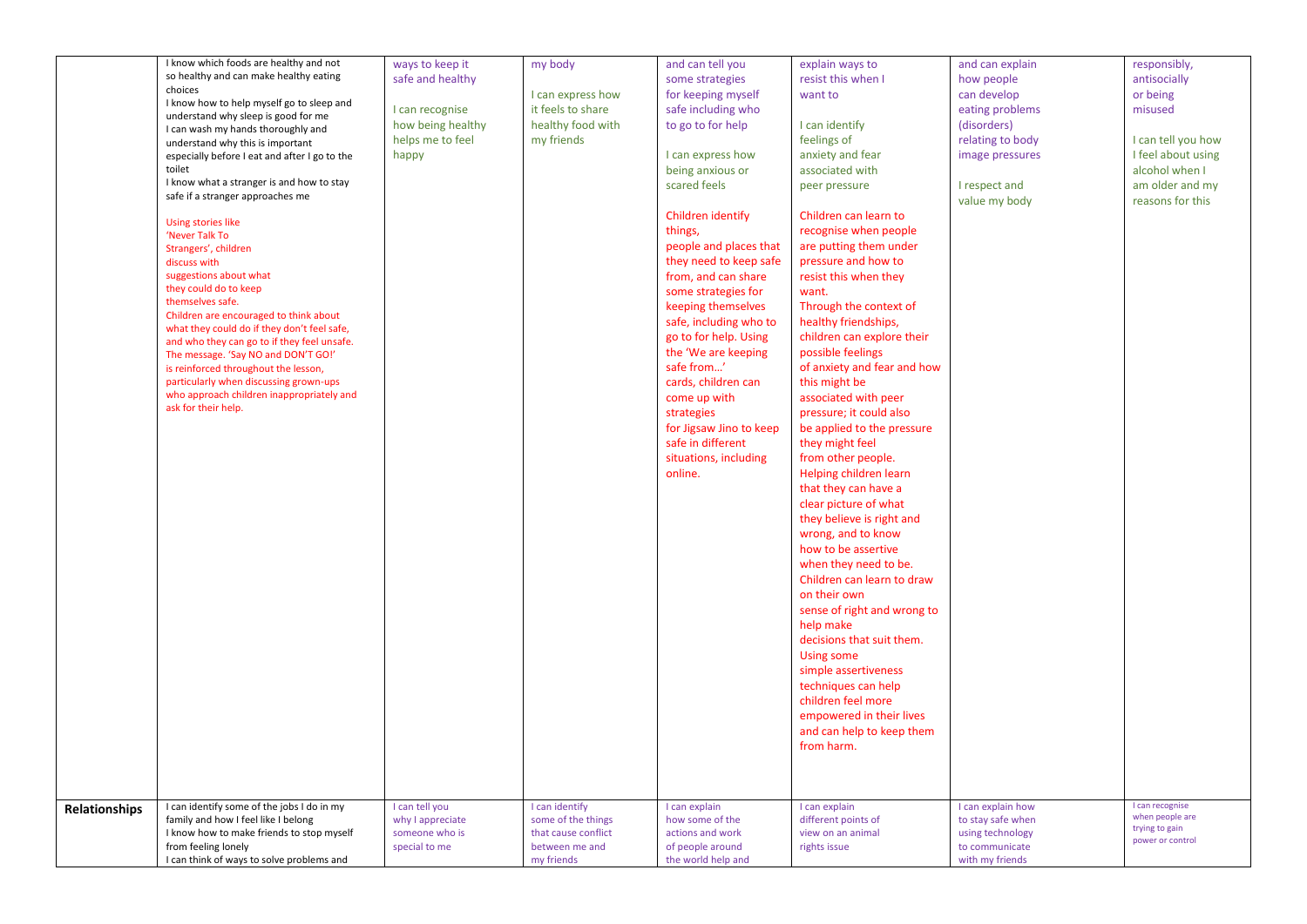| stay friends<br>influence my life<br>I can demonstrate<br>and express how I<br>and express my<br>ways I could stand<br>I am starting to understand the impact of<br>feel about them<br>I can demonstrate<br>own opinion and<br>I can recognise<br>up for myself<br>unkind words<br>how to use the<br>and can show an<br>feelings on this<br>and resist<br>and my friends in<br>I can use Calm Me time to manage my<br>children act out<br>positive problem<br>awareness of how<br>pressures to use<br>situations where<br>Feelings<br>solving technique<br>this could affect<br>technology in<br>scenarios showing<br>others are trying<br>I know how to be a good friend<br>when they can ask for<br>to resolve conflicts<br>my choices<br>ways that may<br>to gain power or<br>control<br>help and from whom<br>with my friends<br>be risky or cause<br>Children discuss things<br>Children explore how<br>they can receive help.<br>harm to myself or<br><b>Returning to more</b><br>they feel if someone<br>that they might need<br>others<br>Focus on<br>says something unkind<br>If children find something<br>to keep safe from<br>how there are many<br>to them.<br>unsuitable on a<br>different forms of<br>In discussions, teachers<br>Through discussion<br>to recognise when<br>These lessons encourage children to take<br>computer, or see/hear<br>physical contact within<br>can draw out of<br>and activities, children<br>responsibility for their words and actions<br>something that they<br>a family - and some of<br>children that they might<br>understand that they<br>and to help them know who to go to if they<br>feel uncomfortable about,<br>this is acceptable and<br>need to think about<br>have a choice about<br>up for themselves<br>need help.<br>practise with<br>some is not.<br>keeping safe, including<br>whether to have a<br>them who they can ask for<br>when they are<br>girlfriend/boyfriend<br>help and what<br>Children learn that<br>online.<br>and that they are under<br>they can say.<br>sometimes secrets are<br>no pressure to do this<br>power.<br>facilitate<br>good and sometimes<br>(assertiveness). Children look at<br>they are not good - and<br>appropriate and<br>children so they<br>how they feel if they<br>inappropriate behaviour, including<br>are asked to keep a<br>physical<br>someone is being<br>secret they don't want<br>contact. The emphasis in the lesson<br>to keep, and who to talk<br>practise some<br>that there is absolute need for<br>to about it.<br>techniques, which<br>Children can think about<br>both people<br>in a relationship to show and to<br>which types of<br>with some of<br>physical contact they like,<br>expect<br>these situations.<br>which they don't<br>complete respect for each other's<br>like, and they can talk<br>feelings<br>can be used to try<br>about this in a safe<br>and choices; this concept can easily<br>to gain power or<br>control, and to be<br>way. Some of the lesson is<br>be<br>taught through<br>applied to other situations that<br>stories. Teachers are<br>some<br>encouraged to be<br>children may be in. Children<br>vigilant throughout this<br>learn to recognise and<br>lesson.<br>resist pressure to use<br>Children<br>Through understanding<br>technology in ways that<br>about good secrets<br>may be risky or cause<br>talk to a trusted<br>and 'worry' secrets,<br>harm to others. To create a<br>children can practise<br>balanced view, children<br>might be worrying<br>giving advice to Jigsaw Jo<br>are also encouraged to share what<br>and children learn<br>to help with any<br>is good/<br>to use technology<br>useful about the internet.<br>'worry' secrets. Teachers<br>can emphasise<br>to communicate<br>that 'worry' secrets need<br>with friends and<br>to be told to an<br>adult and not kept inside.<br>I can identify the<br><b>Changing Me</b><br>I can name parts of the body<br>I can identify how<br>I can identify<br>I can describe<br>I can recognise |  |  |  |                                                                                                                                                                                                                                                                                                                                                                                                                                                                                                                                                                                                                                                                                                                                      |
|---------------------------------------------------------------------------------------------------------------------------------------------------------------------------------------------------------------------------------------------------------------------------------------------------------------------------------------------------------------------------------------------------------------------------------------------------------------------------------------------------------------------------------------------------------------------------------------------------------------------------------------------------------------------------------------------------------------------------------------------------------------------------------------------------------------------------------------------------------------------------------------------------------------------------------------------------------------------------------------------------------------------------------------------------------------------------------------------------------------------------------------------------------------------------------------------------------------------------------------------------------------------------------------------------------------------------------------------------------------------------------------------------------------------------------------------------------------------------------------------------------------------------------------------------------------------------------------------------------------------------------------------------------------------------------------------------------------------------------------------------------------------------------------------------------------------------------------------------------------------------------------------------------------------------------------------------------------------------------------------------------------------------------------------------------------------------------------------------------------------------------------------------------------------------------------------------------------------------------------------------------------------------------------------------------------------------------------------------------------------------------------------------------------------------------------------------------------------------------------------------------------------------------------------------------------------------------------------------------------------------------------------------------------------------------------------------------------------------------------------------------------------------------------------------------------------------------------------------------------------------------------------------------------------------------------------------------------------------------------------------------------------------------------------------------------------------------------------------------------------------------------------------------------------------------------------------------------------------------------------------------------------------------------------------------------------------------------------------------------------------------------------------------------------------------------------------------------------------------------------------------------------------------------------------------------------------------------------------------------------------------------------------------------------------------------------------------------------------------------------------------------------------------------------------------------------------------------------------------------------------------------------------------------------------------------------------------------------------------------------------------------------------------|--|--|--|--------------------------------------------------------------------------------------------------------------------------------------------------------------------------------------------------------------------------------------------------------------------------------------------------------------------------------------------------------------------------------------------------------------------------------------------------------------------------------------------------------------------------------------------------------------------------------------------------------------------------------------------------------------------------------------------------------------------------------------|
|                                                                                                                                                                                                                                                                                                                                                                                                                                                                                                                                                                                                                                                                                                                                                                                                                                                                                                                                                                                                                                                                                                                                                                                                                                                                                                                                                                                                                                                                                                                                                                                                                                                                                                                                                                                                                                                                                                                                                                                                                                                                                                                                                                                                                                                                                                                                                                                                                                                                                                                                                                                                                                                                                                                                                                                                                                                                                                                                                                                                                                                                                                                                                                                                                                                                                                                                                                                                                                                                                                                                                                                                                                                                                                                                                                                                                                                                                                                                                                                                                                 |  |  |  | assertiveness training<br>where children learn<br>people are trying to<br>gain control or power,<br>and how they can stand<br>(and their friends) in<br>situations when others<br>try to gain control or<br>discussion among the<br>can decide on whether<br>'controlling' - and then to<br>helpful assertiveness<br>demonstrate how to deal<br>learn how technology<br>able to use strategies<br>to prevent this from<br>happening. They are<br>also taught how to take<br>responsibility for their<br>own safety and wellbeing.<br>are reassured that they can<br>adult about anything that<br>them online or on phones<br>positively and safely<br>family, whilst taking<br>responsibility for their<br>own safety and wellbeing. |
| I can tell you some things I can do<br>parts of the body<br>boys' and girls'<br>the physical<br>what I am looking<br>how boys' and<br>how a baby<br>that make boys<br>differences<br>bodies change on<br>girls' bodies<br>and<br>forward to when I                                                                                                                                                                                                                                                                                                                                                                                                                                                                                                                                                                                                                                                                                                                                                                                                                                                                                                                                                                                                                                                                                                                                                                                                                                                                                                                                                                                                                                                                                                                                                                                                                                                                                                                                                                                                                                                                                                                                                                                                                                                                                                                                                                                                                                                                                                                                                                                                                                                                                                                                                                                                                                                                                                                                                                                                                                                                                                                                                                                                                                                                                                                                                                                                                                                                                                                                                                                                                                                                                                                                                                                                                                                                                                                                                                              |  |  |  | I can describe<br>develops from                                                                                                                                                                                                                                                                                                                                                                                                                                                                                                                                                                                                                                                                                                      |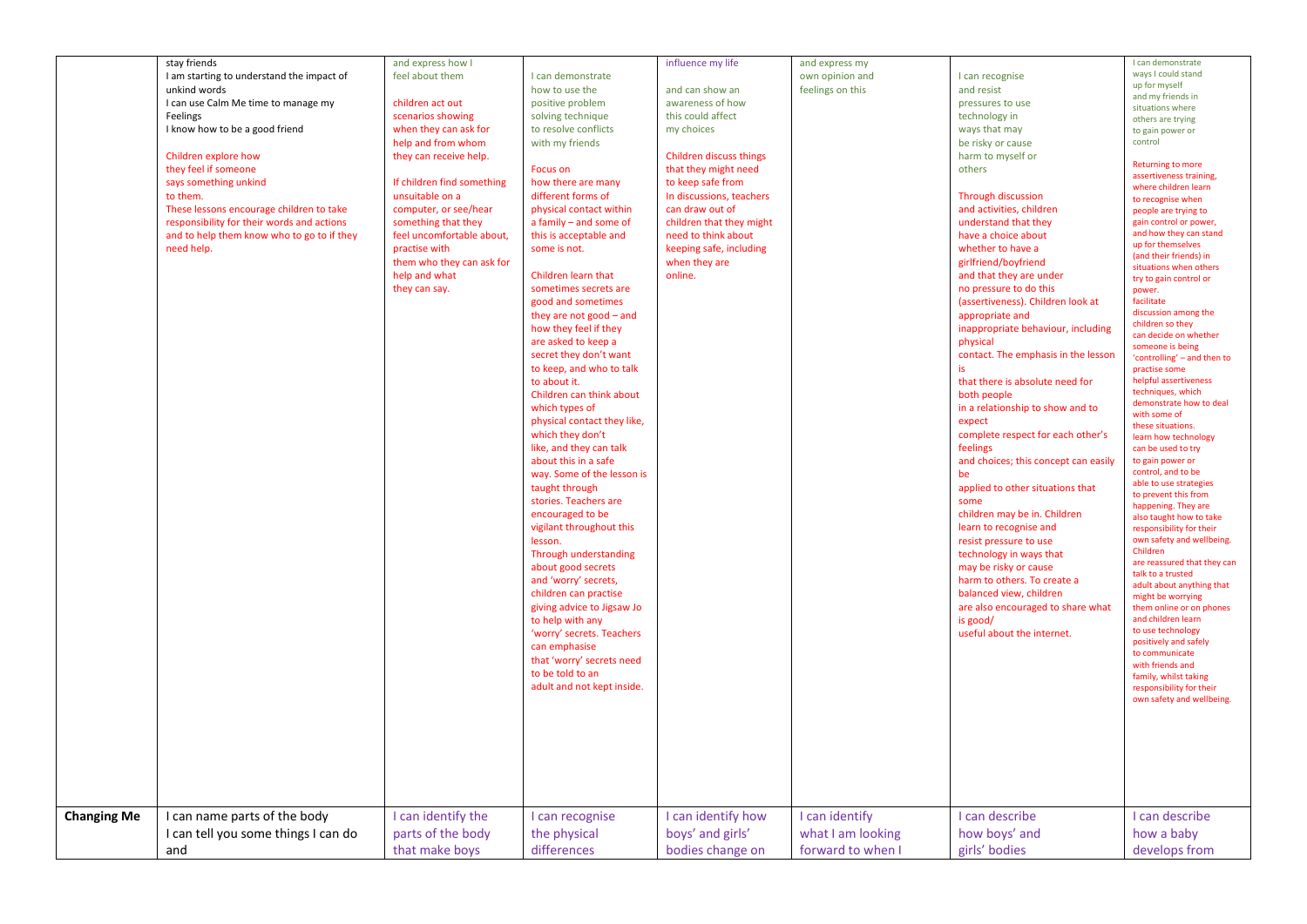| <b>SRE</b> content | foods I can eat to be healthy        | different to girls      | between boys        | the inside during | am in Year 5         | change during                                                                    | conception               |
|--------------------|--------------------------------------|-------------------------|---------------------|-------------------|----------------------|----------------------------------------------------------------------------------|--------------------------|
| taught             | I understand that we all grow from   | and can use the         | and girls, use the  | the growing up    |                      | puberty                                                                          | through the              |
|                    | babies                               | correct names           | correct names for   | process and       | I can reflect on the |                                                                                  | nine months of           |
|                    |                                      |                         |                     |                   |                      |                                                                                  |                          |
|                    | to adults                            | for these: penis,       | parts of the body   | can tell you why  | changes I would      | I can express                                                                    | pregnancy, and           |
|                    | I can express how I feel about       | testicles, vagina       | (penis, testicles,  | these changes     | like to make when    | how I feel about                                                                 | how it is born and       |
|                    | moving to                            |                         | vagina) and         | are necessary so  | I am in Year 5 and   | the changes that                                                                 |                          |
|                    | Year 1                               | I respect my body       | appreciate that     | that their bodies | can describe how     | will happen to me                                                                | I recognise how          |
|                    | I can talk about my worries and/or   | and understand          | some parts of my    | can make babies   | to go about this     | during puberty                                                                   | I feel when I            |
|                    | the                                  | which parts are         | body are private    | when they grow    |                      |                                                                                  | reflect on the           |
|                    | things I am looking forward to about | private                 |                     | up                |                      | <b>Shropshire County Council</b>                                                 | development and          |
|                    |                                      |                         |                     |                   |                      |                                                                                  |                          |
|                    | being                                |                         | I can tell you what |                   |                      | - Relationship and Sex Education<br>Changes                                      | birth of a baby          |
|                    | in Year 1                            | Children identify the   | I like/don't like   | I recognise how   |                      | Puberty                                                                          |                          |
|                    | I can share my memories of the best  | parts of the body       | about being a boy/  | I feel about      |                      | Know and understand the physical and                                             | <b>Shropshire County</b> |
|                    | bits of                              | that                    | girl                | these changes     |                      | emotional changes that take place during                                         | Council-                 |
|                    | this year in Reception               | make boys different     |                     | happening to me   |                      | puberty,<br>why they happen and how to manage                                    | Relationship and         |
|                    |                                      | to girls and can use    |                     | and know how to   |                      | them                                                                             | <b>Sex Education</b>     |
|                    | Reinforcing the concept              | the correct, scientific |                     | cope with these   |                      |                                                                                  | Identify changes in      |
|                    | that out bodies are                  | names for them          |                     |                   |                      | Know and understand life processes<br>common to humans, including                |                          |
|                    |                                      |                         |                     | feelings          |                      | reproduction                                                                     | puberty and              |
|                    | precious and need                    |                         |                     |                   |                      |                                                                                  | increase self            |
|                    | looking after.                       | By using correct        |                     |                   |                      | Know and understand about personal<br>hygiene                                    | confidence               |
|                    | This lesson helps to reinforce how   | terminology for part    |                     |                   |                      |                                                                                  |                          |
|                    | children                             | of the                  |                     |                   |                      | Menstruation                                                                     | Recognise my own         |
|                    | can take responsibility for their    | body, children can      |                     |                   |                      | Know and understand the physical and<br>emotional changes that take place during | worth and that of        |
|                    | bodies (to a                         | learn to respect their  |                     |                   |                      | puberty,                                                                         | others                   |
|                    | point) and how to look after         | own and others'         |                     |                   |                      | why they happen and how to manage                                                |                          |
|                    |                                      |                         |                     |                   |                      | them.                                                                            |                          |
|                    | themselves.                          | bodies and              |                     |                   |                      | Know and understand life processes                                               |                          |
|                    |                                      | understand              |                     |                   |                      | common to humans, including                                                      |                          |
|                    |                                      | which parts are         |                     |                   |                      | reproduction.                                                                    |                          |
|                    |                                      | private (meaning        |                     |                   |                      | Know and understand about personal                                               |                          |
|                    |                                      | 'special                |                     |                   |                      | hygiene and keeping safe.                                                        |                          |
|                    |                                      | and important', not     |                     |                   |                      | Reproduction                                                                     |                          |
|                    |                                      | 'guilty' or 'not very   |                     |                   |                      | Know and understand the physical and                                             |                          |
|                    |                                      |                         |                     |                   |                      | emotional changes that take place during                                         |                          |
|                    |                                      | nice').                 |                     |                   |                      | puberty,<br>why they happen and how to manage                                    |                          |
|                    |                                      |                         |                     |                   |                      | them                                                                             |                          |
|                    |                                      |                         |                     |                   |                      |                                                                                  |                          |
|                    |                                      |                         |                     |                   |                      | Know and understand life processes<br>common to humans, including                |                          |
|                    |                                      |                         |                     |                   |                      | reproduction                                                                     |                          |
|                    |                                      |                         |                     |                   |                      |                                                                                  |                          |
|                    |                                      |                         |                     |                   |                      | Know and understand the main stages of<br>the human life cycle                   |                          |
|                    |                                      |                         |                     |                   |                      |                                                                                  |                          |
|                    |                                      |                         |                     |                   |                      | Pregnancy and Birth                                                              |                          |
|                    |                                      |                         |                     |                   |                      | Know and understand the physical and<br>emotional changes that take place during |                          |
|                    |                                      |                         |                     |                   |                      | puberty,                                                                         |                          |
|                    |                                      |                         |                     |                   |                      | why they happen and how to manage                                                |                          |
|                    |                                      |                         |                     |                   |                      | them.                                                                            |                          |
|                    |                                      |                         |                     |                   |                      | Know and understand life processes                                               |                          |
|                    |                                      |                         |                     |                   |                      | common to humans, including                                                      |                          |
|                    |                                      |                         |                     |                   |                      | reproduction.                                                                    |                          |
|                    |                                      |                         |                     |                   |                      |                                                                                  |                          |